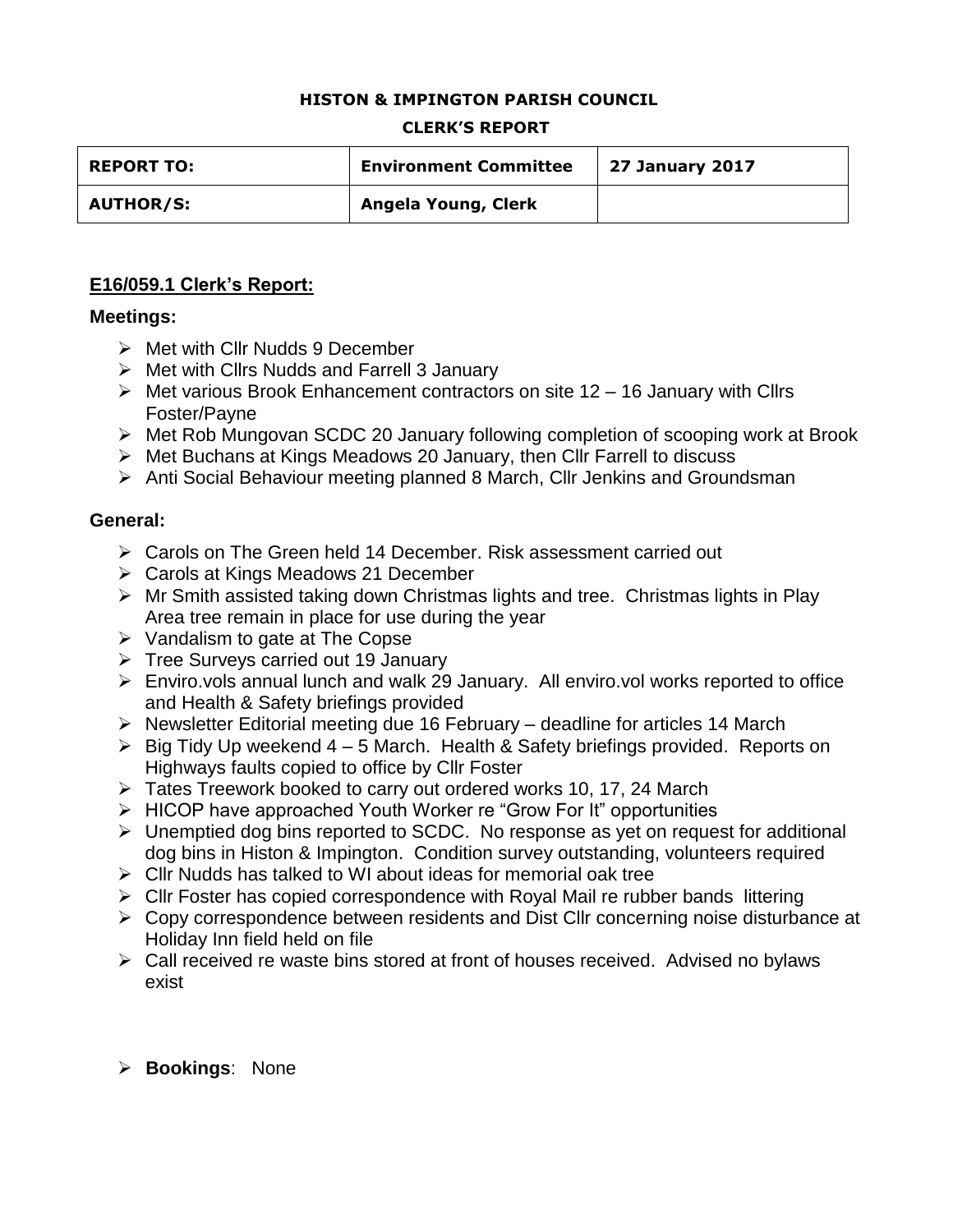### **Outstanding Works 2016-17 – quotes and updates, maintenance issues and outstanding actions:**

## **DELEGATED:**

| <b>Works</b>           | <b>Spec</b>                        | <b>Status</b>                          | <b>Cost</b>              |
|------------------------|------------------------------------|----------------------------------------|--------------------------|
| Tree works and         | All those identified as part of    |                                        | In hand - all ordered    |
| surveys                | arbocultural reports (Haydens)     |                                        | <b>Haydens £3,679.50</b> |
|                        | plus works identified by tree      |                                        | Tree surgeons £1,735     |
|                        | warden e.g. obscured street lights |                                        | £1,630                   |
| Mitre repair           | Repair with iroko (done)           | Levitt<br>has<br>lan                   |                          |
| boards at Duck         |                                    | replaced. Second                       | £155                     |
| <b>Platform</b>        |                                    | board now to be                        | + £155 new order         |
|                        |                                    | treated<br>at<br>same<br>cost, ordered |                          |
| <b>Homefield Park</b>  | As per original quote accepted by  |                                        | <b>Contractor</b><br>has |
| estate railings        | Council 2014                       |                                        | declined order           |
|                        |                                    |                                        | S Gill has since been    |
|                        |                                    |                                        | approached<br>and        |
|                        |                                    |                                        | quoted                   |
| <b>Allotment fence</b> |                                    | S Gill has carried                     | £590                     |
| both B1049 and         |                                    | work<br>out<br><b>on</b>               |                          |
| between                |                                    | first<br>second job,                   |                          |
| allotments and         |                                    | job outstanding                        |                          |
| BG (done)              |                                    |                                        |                          |
|                        |                                    |                                        |                          |
| Allotment grass        | (not yet done?)                    | <b>Buchans</b>                         | £118                     |
| Purchase and           |                                    | <b>Quote from</b>                      | £350                     |
| installation of        |                                    | <b>Gaskins accepted</b>                |                          |
| pole for electric at   |                                    | in principle-PJN                       |                          |
| <b>Green</b>           |                                    | to contact for                         |                          |
|                        |                                    | clarity on suitability                 |                          |
| Paint bridge and       |                                    | Quotes to be                           |                          |
| fence at Green $-$     |                                    | sought for Spring                      |                          |
| Free materials -       |                                    | work                                   |                          |
| spec received          |                                    | <b>Contractors to be</b>               |                          |
| from CJF               |                                    | identified                             |                          |
|                        |                                    |                                        |                          |
| Heritage column        | Pene negotiating with Balfrour     |                                        |                          |
|                        | <b>Beatty</b>                      |                                        | £                        |
| Purchase of            |                                    | PJN has all items                      | £57.42<br>paid<br>from   |
| replacement            |                                    | stored                                 | account (chimney)        |
| chimney                |                                    |                                        |                          |
| (Rigeons               |                                    |                                        | other<br>No<br>invoices  |
| account). Free         |                                    |                                        | received                 |
| fitting offer.         |                                    |                                        |                          |
| Fitting door and       |                                    |                                        |                          |
| windows CKH            |                                    |                                        |                          |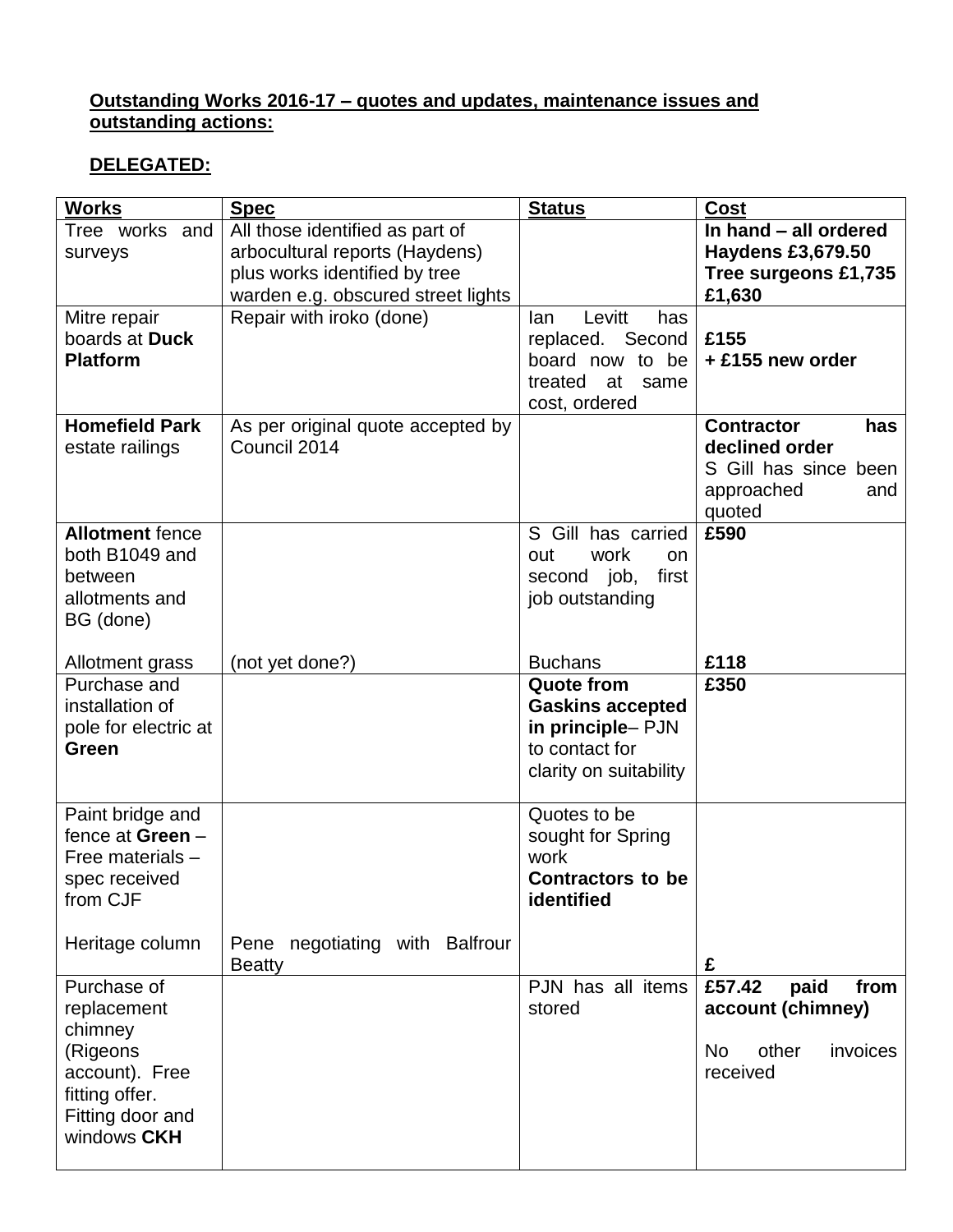| Work requests         | Coppice – stile (not yet done)     | PJN has met SG            | £50                          |
|-----------------------|------------------------------------|---------------------------|------------------------------|
| sent to S Gill        | Copse gate repairs (completed)     | $2.12.16 - a$ list has    | £50                          |
|                       | (vandalised since)                 | been supplied             |                              |
|                       | Kissing gate GBusway (not done)    |                           | £75                          |
|                       |                                    |                           |                              |
|                       | Replacement rail Brook<br>(not     |                           |                              |
|                       | done)                              |                           | £50                          |
| Electricity/Xmas      |                                    | <b>PJN and Clerk</b>      | <b>Electricity</b><br>supply |
| lights for            |                                    |                           | 2017-18                      |
| <b>Crossing</b>       |                                    |                           |                              |
| <b>Keepers Hut</b>    |                                    |                           |                              |
| Graffiti removal      |                                    | <b>Clerk</b>              | List to be made              |
| work $-$ trial        |                                    |                           |                              |
| successful at £60     |                                    |                           | <b>Second</b><br>quote       |
| per hour              |                                    |                           | required                     |
| $BT Box -$            |                                    | <b>PJN and Clerk</b>      | PJN/clerk to<br>report       |
| renovation 2          |                                    |                           | on current status            |
| quotes to be          |                                    |                           |                              |
| considered            |                                    |                           |                              |
| (Public Art           |                                    |                           |                              |
| related)              |                                    |                           |                              |
|                       |                                    |                           |                              |
| Gate at Doctors       |                                    | <b>Ordered Steve Gill</b> | £170                         |
|                       |                                    |                           |                              |
| <b>Close</b>          |                                    | - posts in, not yet       |                              |
|                       |                                    | fitted gate               |                              |
| <b>Kings Meadow</b>   | Landscaping                        | $3$ areas $-$ including   | £1,676                       |
|                       |                                    | return car parking        |                              |
|                       |                                    | to garden                 | <b>Plus trees and seats</b>  |
|                       |                                    | Additional<br>birch       |                              |
|                       |                                    | trees                     | £530                         |
|                       |                                    | Also seat painting        |                              |
|                       | Signs purchase and install (done)  |                           | Order made to install        |
|                       |                                    |                           | £200                         |
| <b>Manorial Waste</b> | Top soil and protective cover (not |                           | £553                         |
|                       | yet done)                          |                           |                              |
| <b>Burial Ground</b>  | Tree stump grinding                | No quotes as yet          | £                            |
|                       |                                    |                           |                              |
|                       | Replacement planting               |                           | £                            |

# **MAINTENANCE**

| <b>Litter Bins</b>   | Welding liners (done)                                | <b>Site</b>      | £150     |
|----------------------|------------------------------------------------------|------------------|----------|
|                      |                                                      | Maintenance      |          |
| Green                | Play area footpath roots $-$ under $\sqrt{ }$ Quotes | received         |          |
|                      | review                                               | and held on file |          |
| <b>Youth Shelter</b> | Clean including roof (done)                          | Mr Smith         | In house |
|                      |                                                      |                  |          |